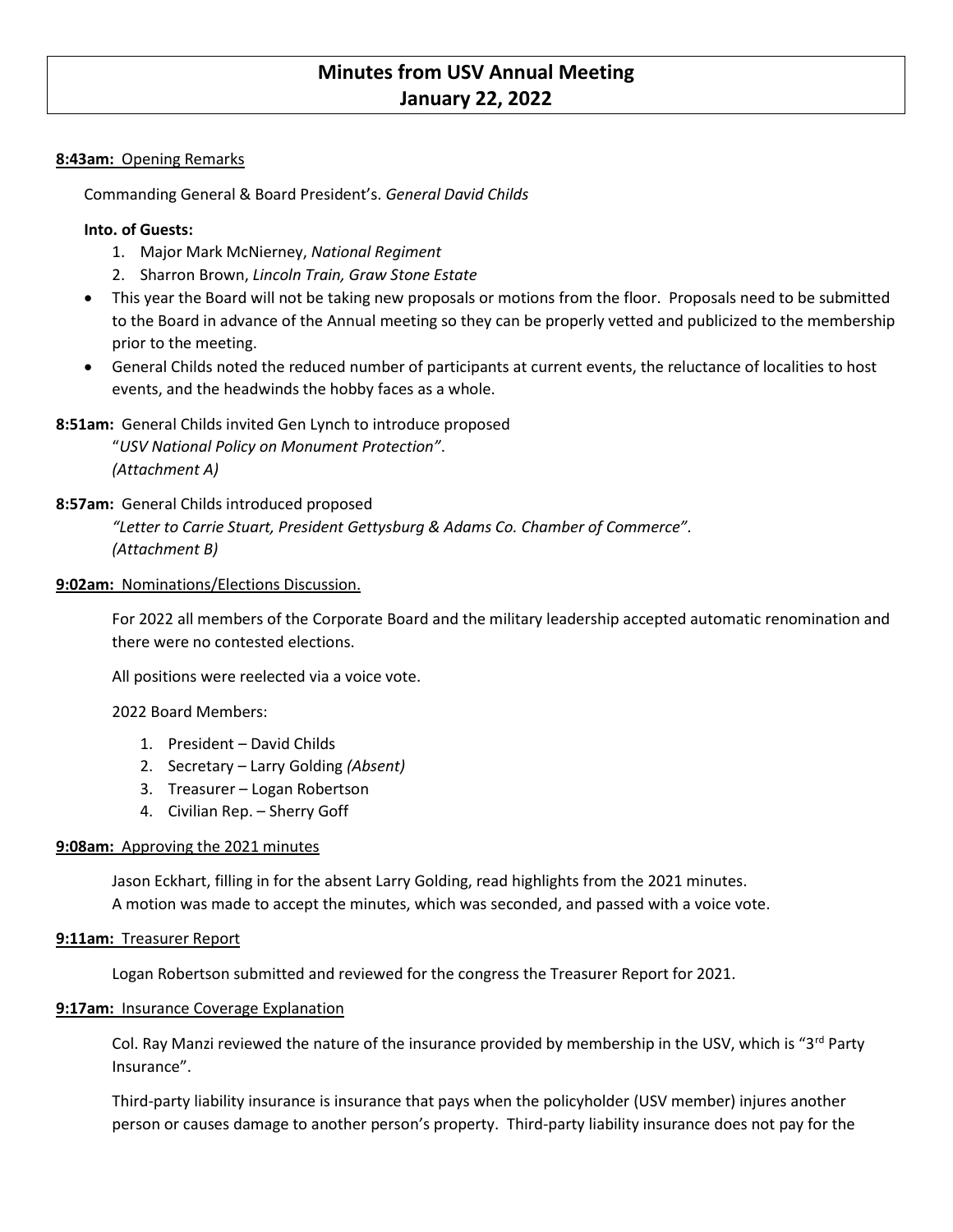policyholder's own injuries or property damage. Thus the USV Insurance coverage primarily covers the hosts and public attending USV events.

#### **9:27am:** Potential 2022 Events

| <b>Shiloh</b>                    | Daniel Lady Farm, Gettysburg, PA       | $4/4 - 4/3/2022$     |
|----------------------------------|----------------------------------------|----------------------|
| <b>Lincoln Train</b>             | Stone Gables Estate, Elizabethtown, PA | $4/22 - 4/23/2022$   |
| <b>Terrible Swift Sword</b>      | Private Property, Doswell, VA          | $4/22 - 4/23/2022$   |
| 160 <sup>th</sup> McDowell       | High Land County Museum, MacDowell, VA | $5/13 - 5/15/2022$   |
| 7 Days (USV&ANV)                 | Old Town, MD                           | $5/21 - 5/22/2022$   |
| Gettysburg                       | Daniel Lady Farm, Gettysburg PA        | $7/2 - 7/3/2022$     |
| <b>Slaughter on the Mountain</b> | Cedar Mountain, Culpeper, VA           | $8/5 - 8/7/2022$     |
| <b>Sidney Ohio</b>               | Sidney, OH                             | 9/16/2022            |
| <b>Cedar Creek</b>               | Middletown, VA                         | $10/15 - 10/16/2022$ |
| <b>Remembrance Day</b>           | Gettysburg, PA                         | 11/19/2022           |
| <b>Slaughter Pen</b>             | Fredericksburg, VA                     | $12/9 - 12/11/2022$  |

#### **9:55am:** Wounded Warrior Project

Jim Lynch described the project and requested everyone's participation. \$5.00 per ticket.

## **10:00am:** Motion to Recess Meeting for lunch & Regimental Meetings

Motion passed and meeting adjourned until 2:00pm.

#### **Afternoon Session**

#### **2:04pm:** Soldiers of the Year

- Richard Flanigan, Artillery
- Marlin Hooper,  $1<sup>st</sup>$  Penn

## **2:14:** Regimental Reports

#### **1st Regiment**

# **Field Officers**

- 1. Col. Skaggs
- 2. Lt. Col Dewey
- 3. Maj. Childs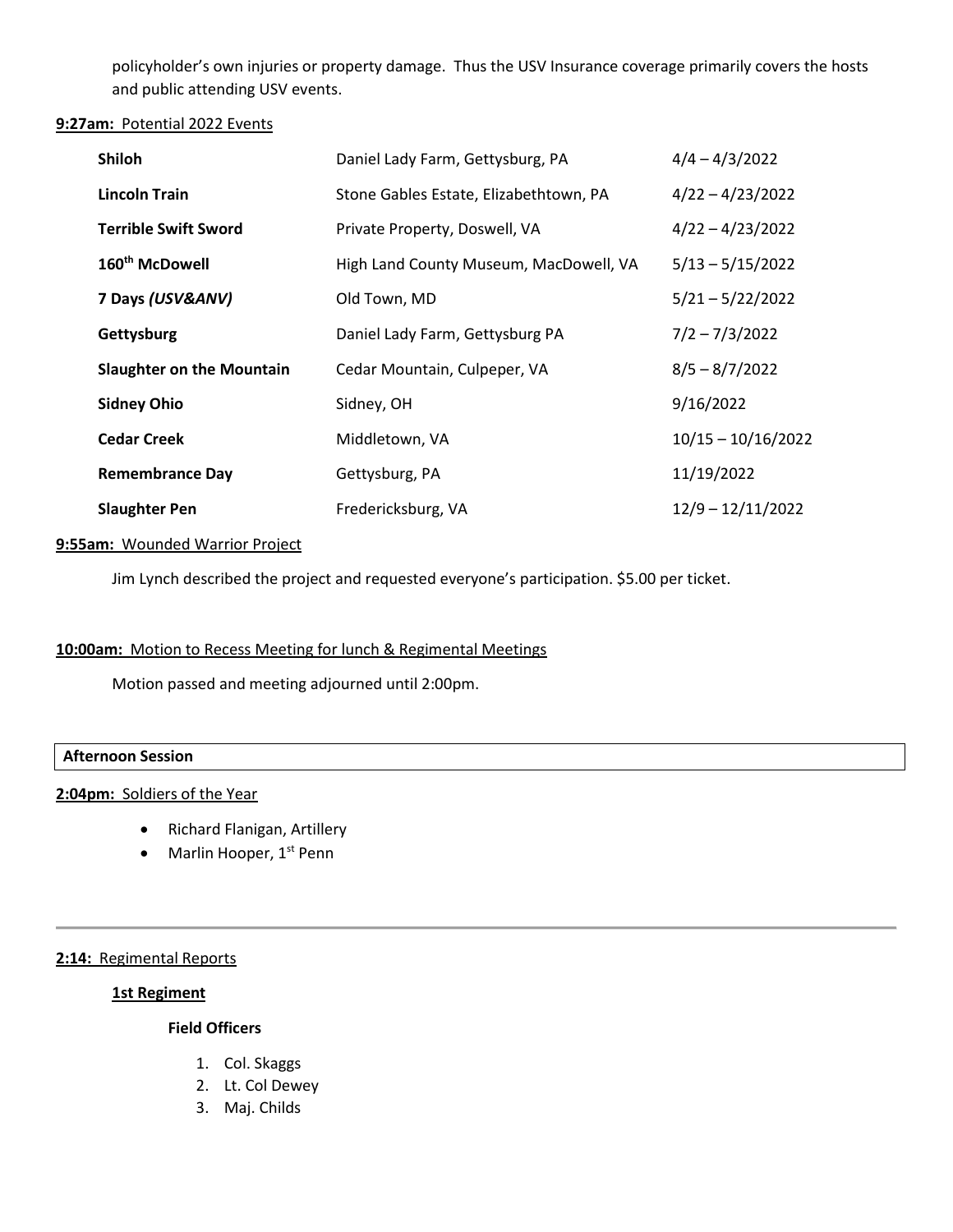#### **Unit changes:**

- 1. 148<sup>th</sup> Penn no longer a line company
- 2. 1<sup>st</sup> West Virginia no longer a line company.

#### **Events**

- 1. 7 Days May
- 2. Cedar Creek Oct
- 3. Remembrance Day Nov.

# **2nd Regiment**

# **Field Officers**

1. Col. Mullen

#### **Unit changes:**

1.  $71<sup>st</sup>$  Penn back as a line company.

#### **Events**

- 1. 7 Days May.
- 2. Cedar Mountain Aug.
- 3. Cedar Creek Oct.
- 4. Remembrance Day Nov.

## **3rd Regiment**

#### **Field Officers**

1. Col. Buffington

#### **Events**

- 1. McDowell May.
- 2. Ft. Ward June.
- 3. Cedar Mountain Aug.
- 4. Crampton's Gap Sep.
- 5. Cedar Creek Oct
- 6. Remembrance Day Nov.
- 7. Fredericksburg Dec.

# **Artillery Regiment**

#### **Field Officers**

- 1. Gen. Lynch
- 2. Col. Leonard
- 3. Lt. Col Khun